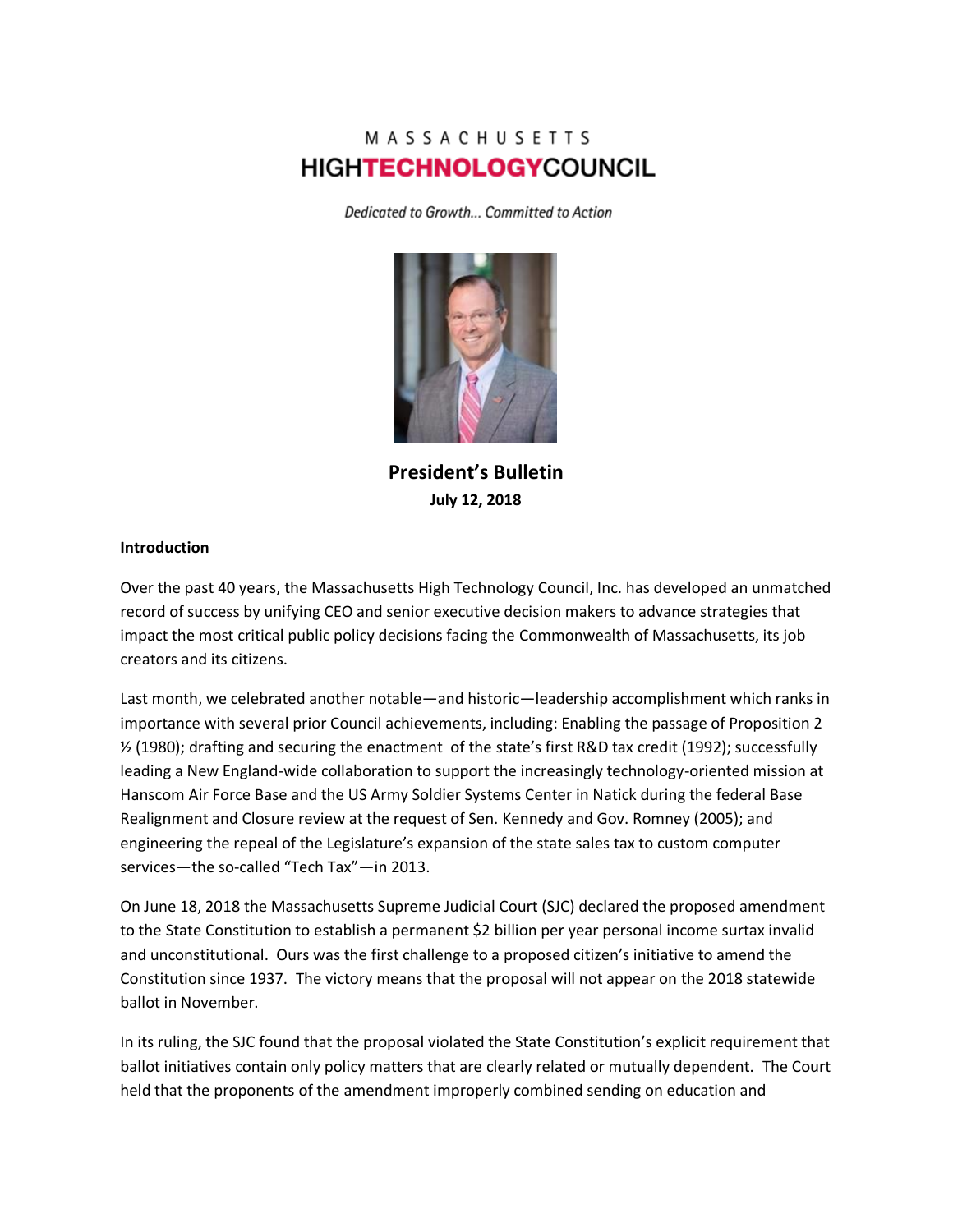infrastructure, which are discrete policy subjects. (View the full text of the SJC decision written by Justice Gaziano, [here.](https://www.mass.gov/files/documents/2018/06/18/124b22.pdf)

The Council's board of directors and a team of partners has worked together for nearly 3 years to challenge this attempt to severely limit the Legislature's deliberative taxing and spending authority and establish state fiscal policies in direct violation of the Constitution. Special thanks to Attorney Kevin Martin and his associates David Zimmer and Joshua Bone of Goodwin Procter for the wellcrafted and delivered arguments.

We had a lot of support. As the lead and coordinating plaintiff, I was joined by four other business leaders from Associated Industries of Massachusetts, the National Federation of Independent Business, the Massachusetts Competitive Partnership, and the Massachusetts Taxpayers Foundation as co-plaintiffs in the legal challenge which was commenced in the Massachusetts Supreme Judicial Court (SJC) in October 2017.

The debate over the proposed amendment laid bare the underlying fiscal drivers behind efforts that have focused purely on raising additional revenues through increased taxes on business and individual taxpayers without regard for the obvious negative fiscal and competitive consequences on our robust economy.

As outlined in detail below, the successful effort to prevent the advance of the proposed amendment is both a case study in the power of collaborative advocacy and a testament to the critical necessity of a more unified and engaged community of job creators.

# **Avoiding the Unconstitutional Tax Trap: The Power of Collaborative Leadership**

The SJC's 5 to 2 decision in favor of our challenge represents the successful culmination of years of Council leadership. Mounting a successful strategy required the Council to leverage the full array of its core competencies including:

- CEO-level Executive Engagement
- Policy Analysis
- Strategy Design & Development
- Coalition Building & Management
- Direct Advocacy
- Message Development
- Communications
- Legal Analysis & Strategy

In addition, the effort required the active coordination of an expanded and unified team of concerned and committed stakeholders, best represented by our fellow plaintiffs in the challenge. Constitutional scholars and business leaders from across the Commonwealth provided critical resources and expert advice to support the effort.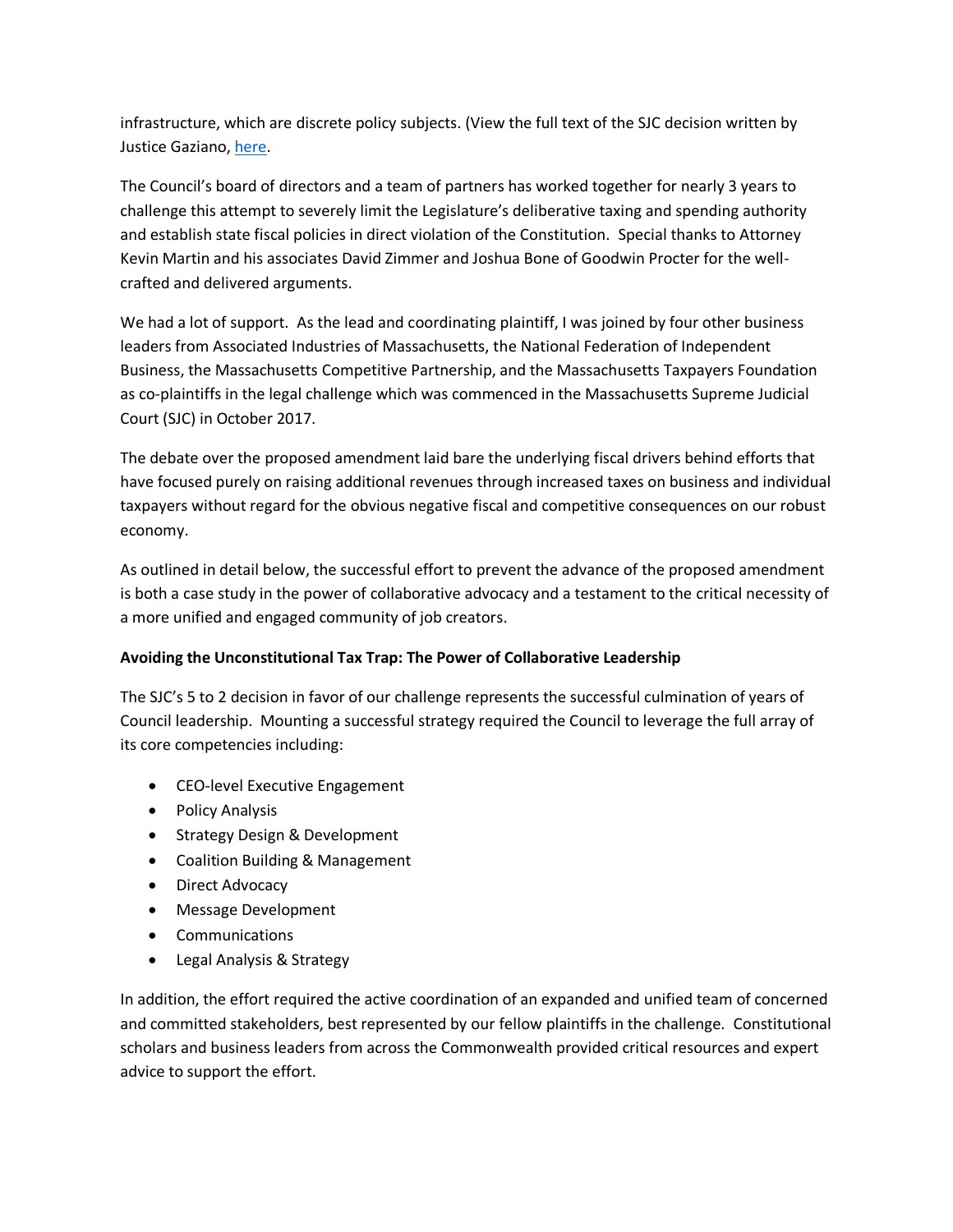The invalidated graduated income tax amendment is just one of a litany of anti-growth policies advanced by increasingly-aggressive advocates through legislative proposals and-with growing frequency-ballot initiatives.

This bulletin recounts the key steps in the path to successfully challenging the proposed amendment, which provide important lessons for all of us who are interested in preserving Massachusetts' continued economic health.

#### 2015: Risk Analysis and Raising Awareness

From the moment proponents began floating the idea in early 2015, Council staff recognized the dangers the proposed amendment presented to the integrity of the state's budgeting process, fiscal stability and economic competitiveness. By the time the proposed amendment was formally filed in July 2015, Council staff and subject matter experts had already initiated efforts to confirm its potential impacts, assess its legality and share those findings with Council leaders and like-minded stakeholders.

In September 2015, as the Attorney General was certifying the proposal as eligible to appear on the ballot, Council staff developed a written report of initial findings and recommendations which was presented to the Council's Board of Directors in December of 2015.

## 2016: Legislative Advocacy and Education

In February 2016, the Council's Board of Directors formally voted to oppose the proposed amendment and directed Council staff to develop and implement a comprehensive strategy that would include a coalition of like-minded organizations and individuals.

Throughout 2016, the Council worked to unify and lead a coalition of business leaders from around the state, engaging in coordinated legislative advocacy, providing key information to legislators and urging them to vote against the amendment when they met in Constitutional Convention. In [February 2016](http://www.mhtc.org/wp-content/uploads/2016/03/MHTC_Letter-to-House-re-Graduated-Income-Tax-2.3.16-FINAL.pdf) and again in May, [the Council urged legislators](http://www.mhtc.org/wp-content/uploads/2016/05/MHTC_Letter-to-Senate-re-Graduated-Income-Tax-5.17.16-FINAL-PDF.pdf) to consider the unintended consequences of the proposal, including the harm it would do to the state's economic momentum and the permanent damage it would inflict on the integrity of the Commonwealth's budgeting process.

On May 16, 2016, an overwhelming majority of the Massachusetts legislature gave the proposal the first of two required votes of approval, despite the vigorous opposition of the Council and other coalition partners. With very few legislators willing to stand up against the proposal, it became increasingly apparent that the second required legislative approval in 2017 was a near certainty. In addition, numerous public opinion polls revealed strong support for the proposal. Without the development and skillful execution of a legal strategy to prevent the amendment from reaching the ballot, the path to eventual passage by the voters seemed clear.

In the fall of 2016, the Council [began marshalling resources to support a legal challenge](http://www.bostonglobe.com/metro/2016/10/19/business-group-aims-kill-millionaires-tax/UEMIFQOHmBjzIbTNsBSiEI/story.html) and engaged noted Massachusetts election law experts to conduct a preliminary analysis of the proposal's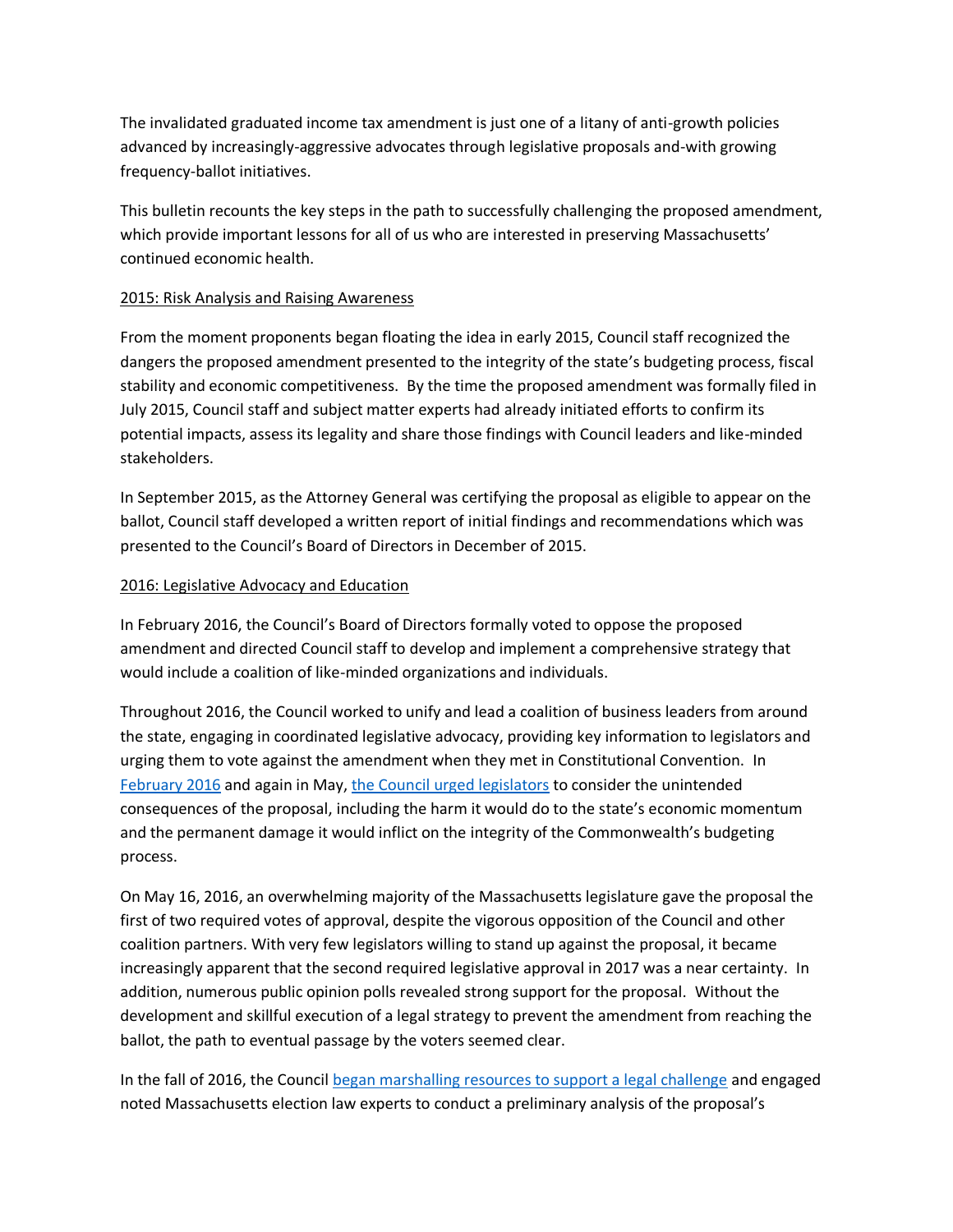constitutional flaws and the prospects for a legal challenge. After reviewing these findings at their December 2016 quarterly meeting, the Council's Board of Directors instructed Council staff to prioritize and pursue a litigation strategy to ensure the constitutionally prohibited measure would not appear on the 2018 ballot.

## 2017-18: Developing and Executing a Litigation Strategy

Throughout 2017, the Council worked with the leaders of other business groups to identify additional plaintiffs and to secure the resources required to support a vigorous legal challenge. In April of 2017, [the Council engaged Kevin Martin,](http://www.mhtc.org/tech-industry-group-hires-law-firm-to-challenge-millionaires-tax/) a highly respected [Goodwin Procter](https://www.goodwinlaw.com/) appellate attorney to lead the liigation effort and prepare a legal challenge to be filed later in the year.

The Council continued to engage in legislative advocacy to ensure there could be no doubt that supportive legislators were well-aware of the proposal's negative impacts. On June 13, 2017, the Council joined with coalition partner Associated Industries of Massachusetts to provide every legislator with an in-depth explanation of the proposal's [Myths and Facts.](http://www.mhtc.org/wp-content/uploads/2017/05/Const.-Amendment-Myths-and-Facts-Document-5.9.17-FINAL.pdf)

On June 14, 2017, the legislature gave the proposal its second required approval making it eligible to appear on the November 2018 statewide ballot. The [Council characterized the proposal](http://www.mhtc.org/wp-content/uploads/2017/06/MHTC-Statement-on-Constitutional-Amendment-Tax-6.14.17-FINAL.pdf) as "an unprecedented move to shelter elected politicians from accountability for taxation and spending policies" and expressed confidence that the special interest-backed measure would fail to pass constitutional muster.

On October 3, 2017, the Council joined with our four fellow plaintiffs in filing [a formal legal challenge](http://www.mhtc.org/wp-content/uploads/2017/10/MHTC-Complaint-Final.pdf) to the question and in December and January filed briefs outlining in detail three critical ways in which the proposal violated the requirements and restrictions on the initiative petition process set forth in Article 48 of the Massachusetts Constitution. In a media statement, the Council made clear that the proposed amendment was historically unprecedented and the litigation's primary objective was to preserve the integrity of the state budgeting process: "Amending the Constitution to achieve taxing and spending by popular vote is just a terrible idea, and could undo much of the good work that Massachusetts has done in terms of creating a successful economic climate."

On February 7, 2018, the SJC heard oral arguments from legal counsel for the plaintiffs, the Attorney General's office in defense of her certification and the proposal's lead proponents as intervening defendants. As noted in several press accounts of the SJC proceeding, the Council's arguments were [well-received,](http://www.mhtc.org/wp-content/uploads/2018/02/BostonGlobe_JudgesScrutinizeIncomeTaxSurcharge_Chesto_02062018.pdf) while the Justices [expressed skepticism](http://www.mhtc.org/wp-content/uploads/2018/02/BBJ_SJCJusticesQuestionDesignofMillionairesTaxProposal_02062018.pdf) about fundamental aspects of the defendants' claims.

On June 18 the SJC ruled 5-2 in favor of the Council and our fellow plaintiffs, eliminating any opportunity for the proposal to appear before voters in 2018.

# **2018-2022: The Path to Fiscal Stability-A Unified Response to Address Root Causes**

Throughout the multi-year process of opposing the constitutional amendment proposal, Massachusetts business leaders continually asked: "What is driving this insatiable demand for new